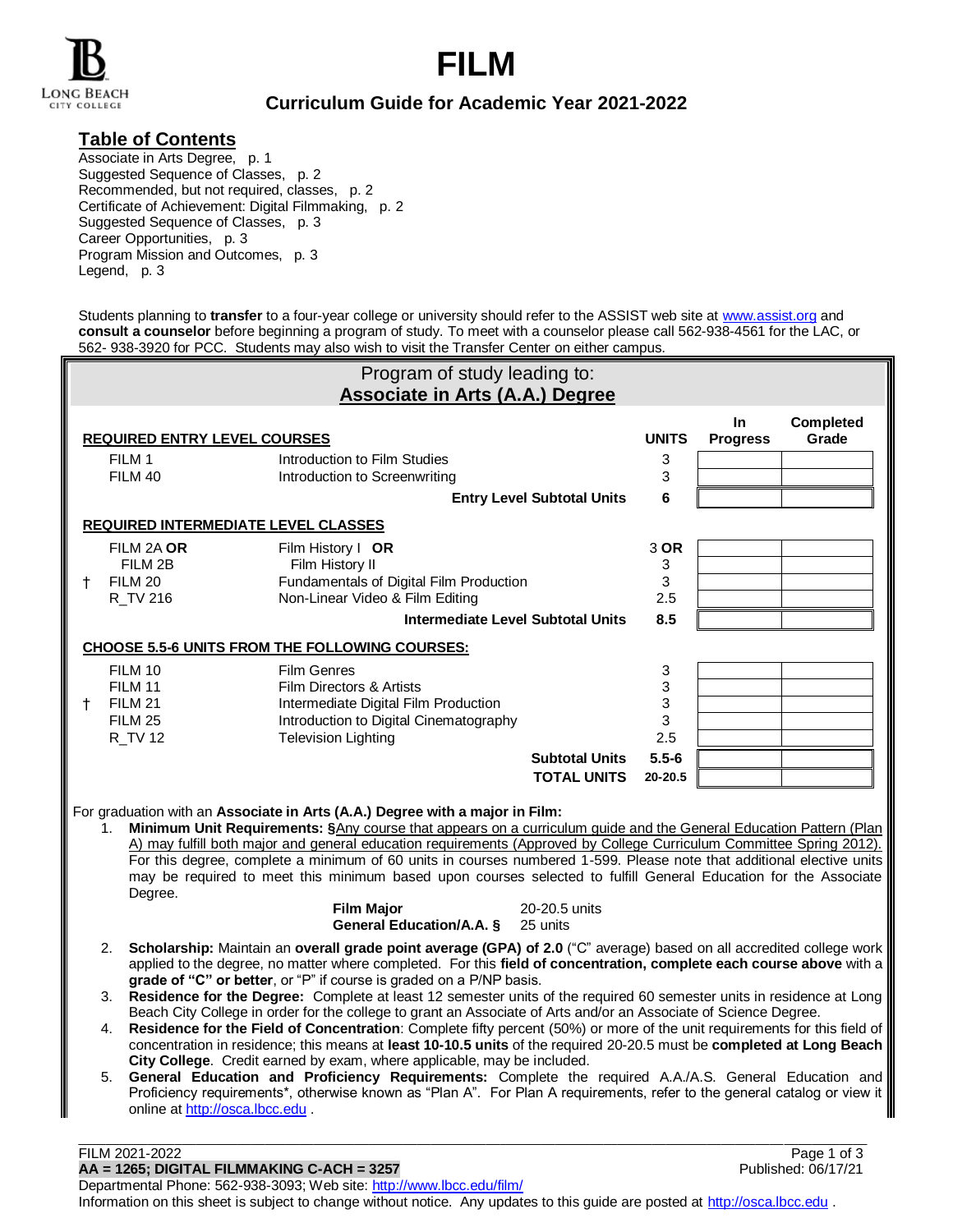#### *Associate Degree requirements continued from the previous page:*

6. Complete and submit the degree application form to the Admissions and Records office during your final semester of course work. These forms are available in the Admissions and Records office, or online at<http://admissions.lbcc.edu/> . Refer to the Schedule of Classes [\(http://schedule.lbcc.edu\)](http://schedule.lbcc.edu/) and click the "Important Dates" link to view the actual deadline for each semester.

\*The requirements for general education/proficiency and the field of concentration (major) need to be from the same catalog year. This catalog year may be any year between the year of initial enrollment to the present, provided continuous enrollment is maintained throughout. See the catalog for definition of "continuous enrollment".

### **Suggested Sequence of Classes**

This is not an educational plan, as course offerings, student schedules, and circumstances vary. Students must meet all the prerequisites in order to be eligible for the sequence of courses.

For the **Associate in Arts**, the following courses are recommended, **BUT ARE NOT REQUIRED** to earn either.

| <b>RECOMMENDED but not required courses:</b> |               |                                         |     |  |  |  |
|----------------------------------------------|---------------|-----------------------------------------|-----|--|--|--|
|                                              | <b>ART 31</b> | Fundamentals of Art/Composition & Color |     |  |  |  |
|                                              | <b>ART 42</b> | Introduction to Multimedia Design       |     |  |  |  |
|                                              | ENGL 26       | Creative Writing                        |     |  |  |  |
|                                              | PHOT 32       | Introduction to Digital Photography     |     |  |  |  |
|                                              | R TV 14       | <b>Electronic Field Production</b>      | 2.5 |  |  |  |
|                                              | R TV 15       | Sports Production                       | 2.5 |  |  |  |
|                                              | R TV 34       | Music Video Production                  | 2.5 |  |  |  |
|                                              | TART 1        | Introduction to Acting                  | ົ   |  |  |  |
|                                              |               |                                         |     |  |  |  |

#### Program of study leading to: **Certificate of Achievement: Digital Filmmaking**

| <b>REQUIRED COURSES:</b>                   |                   |                                          |                       |      | <b>In</b><br><b>Progress</b> | <b>Completed</b><br>Grade |
|--------------------------------------------|-------------------|------------------------------------------|-----------------------|------|------------------------------|---------------------------|
|                                            | FILM 1            | Introduction to Film Studies             |                       | 3    |                              |                           |
|                                            | FILM 20           | Fundamentals of Digital Film Production  |                       | 3    |                              |                           |
|                                            | FILM 25           | Intro to Digital Cinematography          |                       | 3    |                              |                           |
|                                            | R TV 216          | Non Linear Film & Video Editing          |                       | 2.5  |                              |                           |
|                                            | <b>R TV 270WE</b> | Work Experience-Radio, TV                |                       | 3    |                              |                           |
|                                            | R TV 60           | Pro Tools (Digital Audio Recording/Edit) |                       | 3    |                              |                           |
|                                            |                   |                                          | <b>Subtotal Units</b> | 17.5 |                              |                           |
| Complete SIX (6) UNITS from the following: |                   |                                          |                       |      |                              |                           |
|                                            | ART 48            | Computer Art & Design for TV and Video   |                       | 3    |                              |                           |
|                                            | FILM 21           | Intermediate Digital Film Production     |                       | 3    |                              |                           |
|                                            | FILM 40           | Introduction to Screenwriting            |                       | 3    |                              |                           |
|                                            |                   |                                          | <b>Subtotal Units</b> | 6    |                              |                           |
| <b>Digital Film Making Total Units</b>     |                   |                                          |                       | 23.5 |                              |                           |

For graduation with a **Digital Filmmaking Certificate of Achievement:**

- 1. Complete each of the **REQUIRED COURSES** with a **minimum grade of** "**C**" and a cumulative grade point average of 2.5.
- 2. Complete fifty percent (50%) or more of the unit requirements for this field of concentration in residence; this means at **least 16.5 units** of the required 23.5 be **completed at Long Beach City College**. Credit earned by exam, where applicable, may be included.

Complete and submit the certificate application form to the Admissions and Records office during your final semester of course work. These forms are available in the Admissions and Records office, or online at http://admissions.lbcc.edu/. Refer to the Schedule of Classes (http://schedule.lbcc.edu) and click the "Important Dates" link to view the actual deadline for each semester.

\_\_\_\_\_\_\_\_\_\_\_\_\_\_\_\_\_\_\_\_\_\_\_\_\_\_\_\_\_\_\_\_\_\_\_\_\_\_\_\_\_\_\_\_\_\_\_\_\_\_\_\_\_\_\_\_\_\_\_\_\_\_\_\_\_\_\_\_\_\_\_\_\_\_\_\_\_\_\_\_\_\_\_\_\_\_\_\_\_\_\_\_\_\_\_\_\_\_\_\_\_\_\_\_\_\_\_\_\_\_\_\_\_\_

Departmental Phone: 562-938-3093; Web site: [http://www.lbcc.edu/film/](http://tdf.lbcc.edu/) Information on this sheet is subject to change without notice. Any updates to this guide are posted at [http://osca.lbcc.edu](http://osca.lbcc.edu/) .